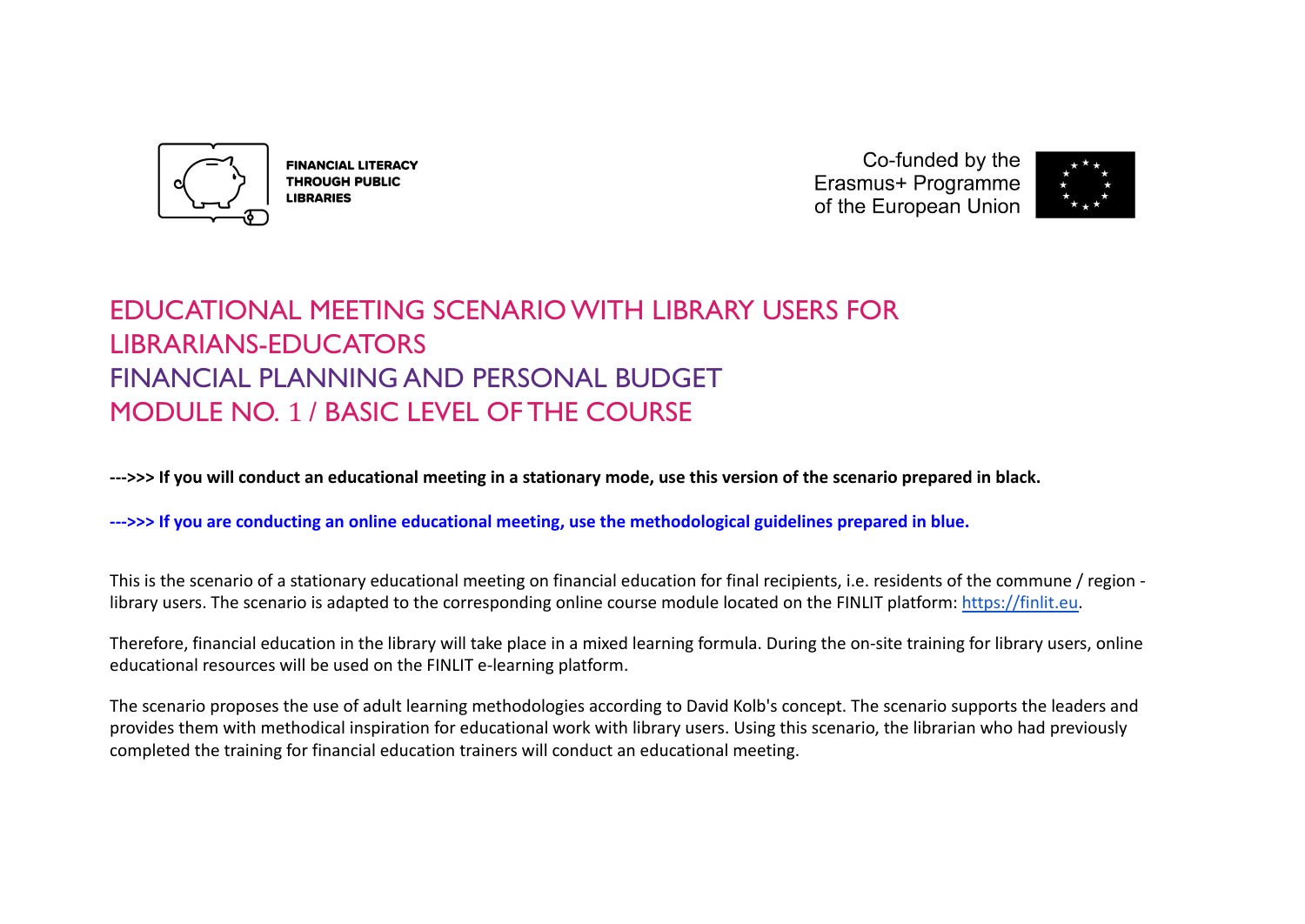The person conducting the online meeting, using the functionality of the selected remote education platform, will guide the course participants through the training content of the module. Participants of the course will also be able to perform certain activities stationary at their place of stay during the online meeting (i.e. they will be able to perform short tasks on their own according to the instructions provided by the teacher, e.g. "write some of your associations with budgeting / investing / insurance etc. on a piece of paper and read your answers to other course participants").

Participants will also take part in various online activities proposed by the trainer, such as: speaking in front of the camera, asking questions, commenting / answering in a chat, participating in surveys, working in groups in virtual rooms, performing short tasks alone or in a group. During the online training, educational materials and short exercises from the course screens on the e-learning platform of the FINLIT project will be used.

Caution:

The stages of the educational meeting are planned for a few clock hours. It may be too long for one educational meeting with the residents. You can choose from among the substantive stages of the meeting and decide which stages you will eventually complete during an educational meeting with a group of participants. It all depends on the specificity of the age group of students and their personal needs in terms of knowledge contained in the module and interest in the subject.

Remember, however, that if you decide to carry out a selected stage of the educational meeting - make sure to guide participants through the entire activity described in this stage (do not shorten a given stage of the meeting and do not select only individual parts from it!). Try to complete all 4 stages of the Kolb cycle, such as: experience, reflection, knowledge / theory and application / implementation) described in the script. It is important that the goal of a given stage of the meeting that you carry out with the participants is achieved while maintaining the principle of adult learning in accordance with the Kolb cycle proposed in the scenario. After selecting the stages of the meeting that you plan to carry out with the participants, do not forget to plan two breaks (15 minutes each) between each stage of the meeting.





nuk

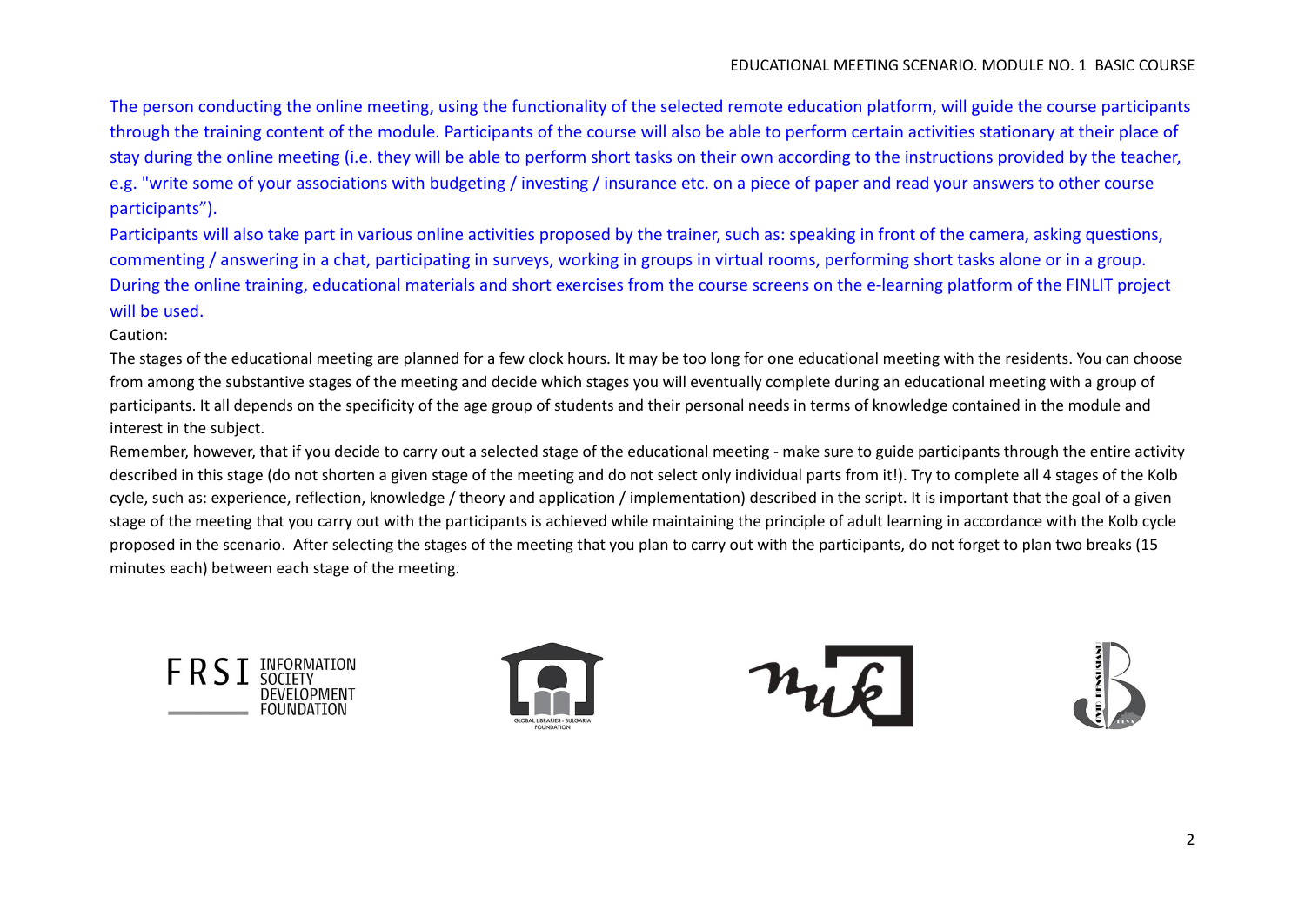### **TITLE OF THE EDUCATIONAL MEETING: FINANCIAL PLANNING AND PERSONAL BUDGET**

### **EDUCATIONAL GOALS OF THE MEETING**

- 1. To introduce the concepts of financial literacy and financial education and to outline their impact on the individual wellbeing;
- 2. To expand the knowledge of what are personal financial goals and why you need to prioritize them;
- 3. To introduce the concept of financial plan and to outline its main characteristics and methods for its development;
- 4. To develop skills to evaluate the current state of personal finances as a starting point of elaboration of a financial plan;
- 5. To expand the knowledge of main financial strategies and financial instruments that can be used in a financial plan;
- 6. To expand the knowledge about the personal budget and its role as a main instrument for financial planning;
- 7. To develop skills how to make efficient budget that reflects your personal situation;
- 8. To expand the knowledge of different budget strategies.

### **STAGES OF THE MEETING**

- Stage 1 (approx. 25 min.) Welcoming participants, meeting people, mini-integration
- Stage 2 (approx. 35 min.) What is financial literacy and why it is important for our well-being?
- Stage 3 (approx. 70 min.) The financial planning as an instrument to achieve our personal goals
- Stage 4 (approx. 60 min.) Personal budget: the foundation of your financial plan
- Stage 5 (approx. 40 min.) Personal budget: Strategies
- Stage 6 (approx. 15 min.) Summary and conclusion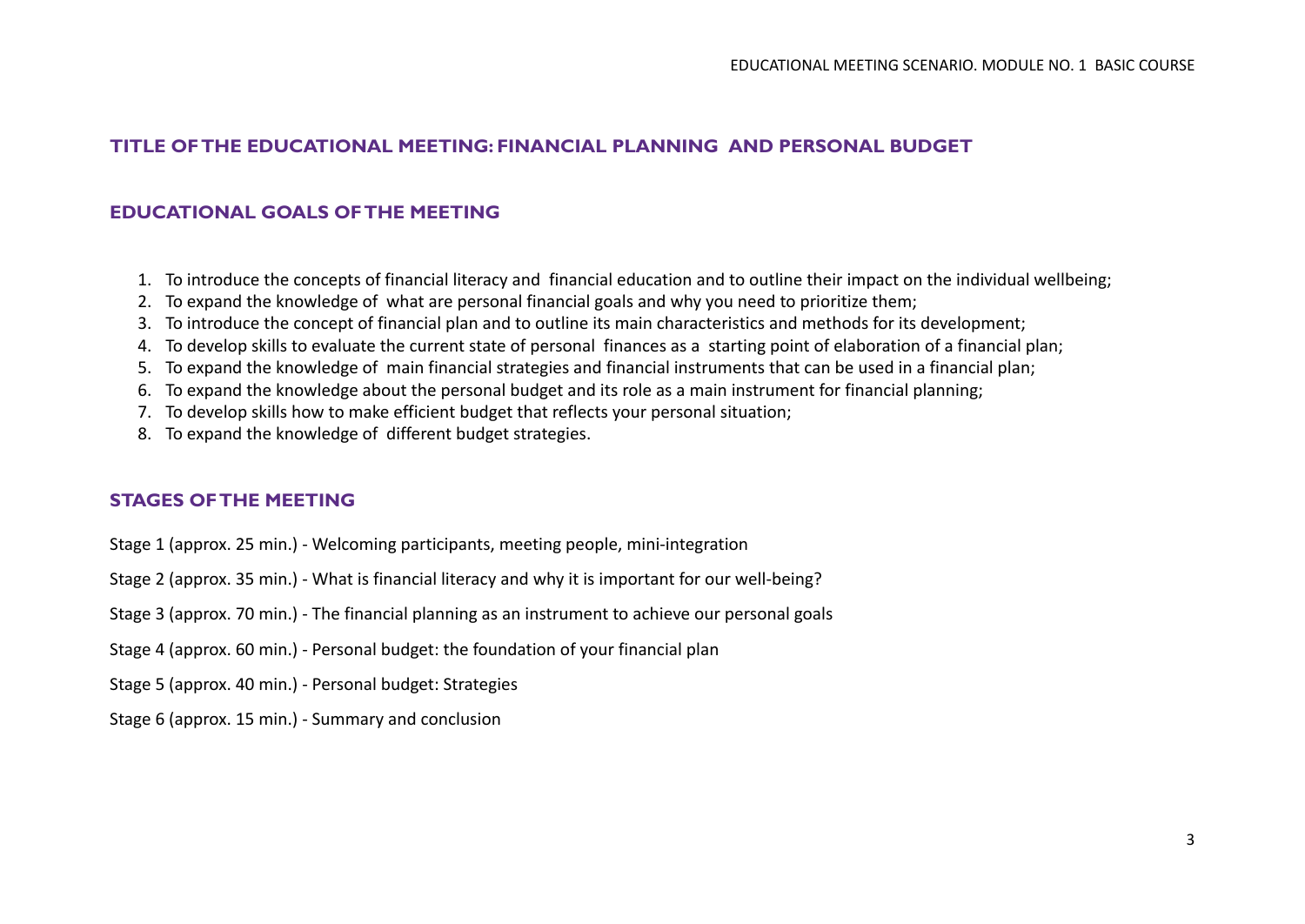### **STEP-BY-STEP DESCRIPTION OF THE EDUCATIONAL MEETING (OF ONE MODULE)**

### STAGE 1

Before starting an online meeting, consider choosing an educational platform. We recommend: Microsoft Teams, Zoom, Jitsi Meet, because these platforms are intuitive and have the necessary communication tools to engage people participating in the meeting. You can choose from tools such as: online writing board (Whiteboard), screen sharing (Share Screen function), online polls, chat, real-time conversation with participants.

Before starting an online meeting, plan it, for example on the Zoom platform, and send each participant a meeting link with short instructions on what to do to join the meeting.

After the meeting starts, when all participants are joined to the virtual room, do a short technological warm-up, review the available functionalities and discuss the most important elements of the online training. Inform participants how they will communicate with each other and how to work together online. (important points to mention are: camera and microphone on / off, chat, use of an online whiteboard, etc.)

1.1 Name of the stage: Welcoming participants, meeting people, mini-integration.

You can offer the participants a mini-integration depending on the group, taking into account the technological mobility of the participants: (1) on the online whiteboard - participants write their name in color and attach a symbol using the available tools of the whiteboard or (2) write in the chat - give their name along with a character trait that begins with the name, e.g. Ania - active, Piotr - hardworking.

1.2 Educational purpose of the stage:

a) To introduce participants to each other

b) To present the goals and principles of the meeting

1.3 Organizational issues:

1.3.1 Planned time for activity: 25 min.

1.3.2 No. of slides in an online course: 1-3

1.3.3 Required materials to conduct the educational meeting: small cards with with a sum/amount of money written on it, sheets of paper and a marker pen for independent work prepared by the participants

1.4 Activity (description and additional comments):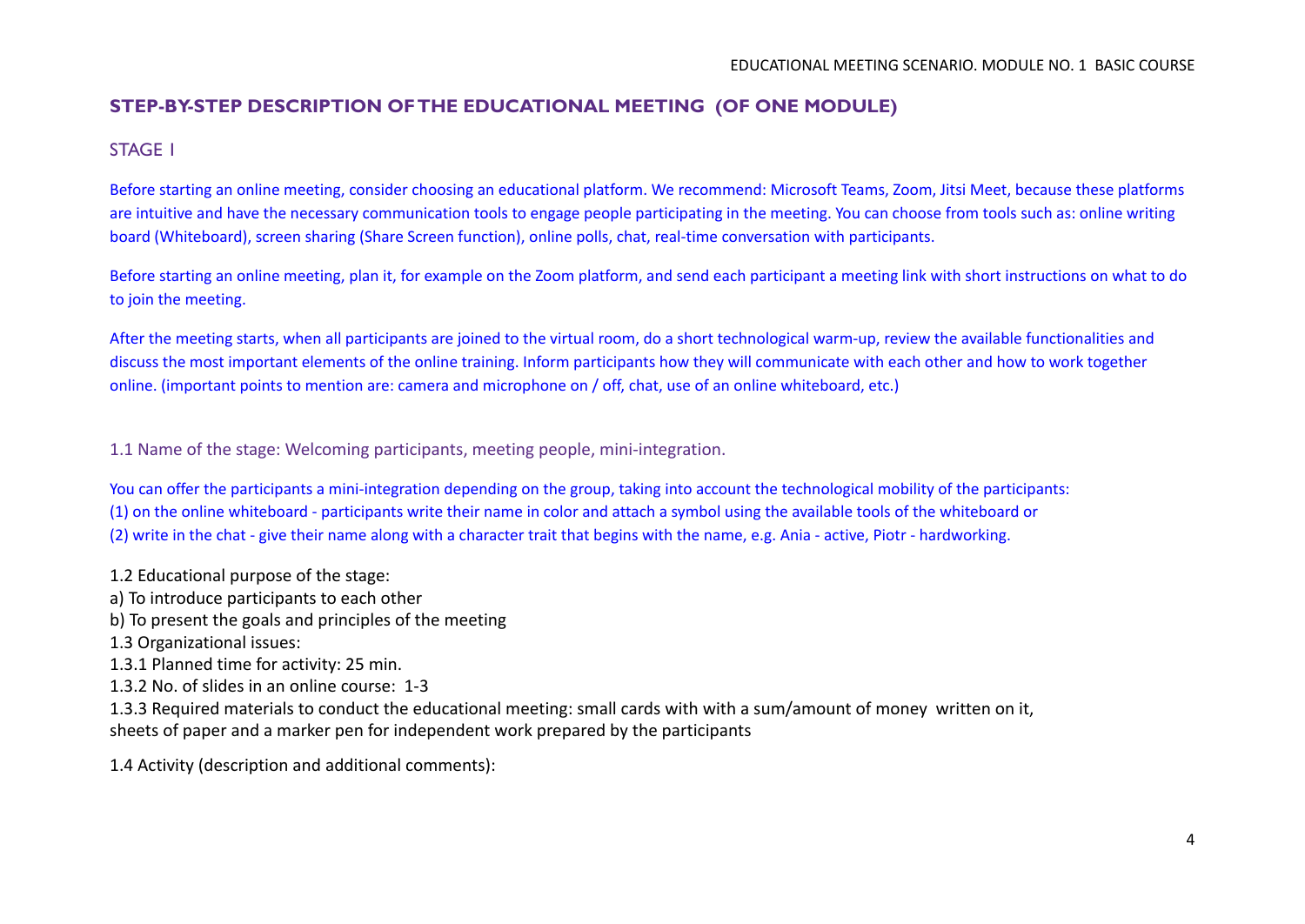1.4.1 Welcome the participants. Present yourself. Briefly explain about the course and its purpose. 1.4.2. Explain that all of the participants need to get to know each other in order to have better collaboration. Propose the following method of personal introduction:

You give to each participant previously prepared small card with a sum written on it. The sums should vary and can be as little as 10 euro or as big as million euro.

1.4.3. Start a roundtable presentation of participants. In addition to personal information as name, occupation, etc., each of them should tell what she/he will do if he had this amount of money that is written of the paper. Encourage the participants the share their views on personal finances management – why it is important; whether they need to be financially educated.

To introduce the participants, you can propose a "stationary" exercise on pieces of paper: have each person prepare a short description of themselves, as if they would like to introduce themselves to the other participants, eg "my name is Ewa, I am a librarian and my hobby is embroidery". And the presentation continues: "If I had a large amount of money at my disposal - I can show this amount to the camera or say a specific amount. I would like to… .. As the facilitator, you give the floor to the participants and make sure that everyone can express themselves and integrate with the group.

### 1.4.4. Presentation of the goals and principles of the meeting

Say that the main topic will be the financial planning and personal budget. Explain what are the educational goals of the meeting and what topics will be addressed:

Use the initial screens of the online course with a description of the objectives and structure of the course and share your screen (Share Screen function).

- What is financial literacy and why it is important for our well-being?
- The financial planning as an instrument to achieve our personal goals
- Personal budget: the foundation of your financial plan

- Personal budget: Strategies

Explain that some of the exercises participants will perform during the online course, and some - working in a group and some they can do by themselves at home.

1.4.5. Briefly outline the principles of group work. You can use rules such as: we listen, we speak on our behalf, we respect the views of others, we mute phones. Finally, ask participants if they want to be with each other by name during the meeting.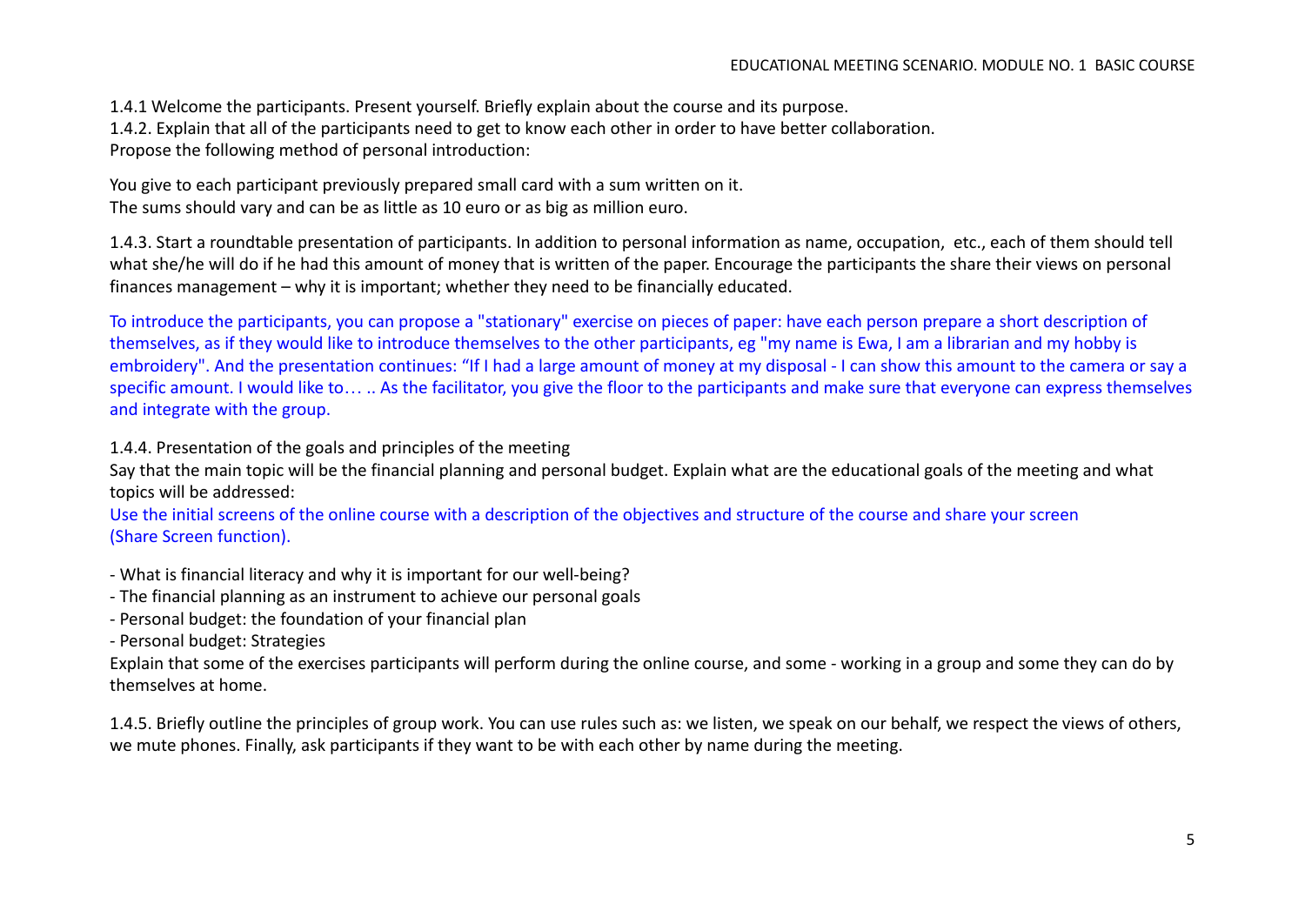### **STAGE 2**

2.1 Name of the stage: What is financial literacy and why it is important for our well-being?

2.2 Educational purpose of the stage:

a) Participants will understand what is to be financially literate and how it is related to the individual wellbeing

2.3 Organizational issues:

2.3.1 Planned time for activity: 35 min.

2.3.2 No. slides in an online course: 4-9

2.3.3 Required materials to conduct the educational meeting: papersheets, color pens, board or flipchart,

2.4 Stages of the Kolb cycle (description and additional comments):

### **2.4.1 Experience**

You can use various online collaborative tools for this exercise, e.g. Etherpad (a text document for online group work), which, as an online meeting leader, you need to prepare in advance and then provide participants with a link to the document during the meeting so that they can do so. work together). In the Etherpad document, write down two sentences and ask participants to write their opinions under each of those sentences, ending the sentence:

1) To have financial knowledge, that is…. [finish the sentence]

2) Having financial literacy is important because…. [finish the sentence]

- Ask the participants to share their view on what it means to be financially literate and why it is important.

You may read the deification of the slide 5.

- Tell the participants that now they are going to create a description of a financially literate person and what skills/knowledge he/she has (they can give a name, profession, etc.).You can suggest that the participants can draw a picture/describe of the "financially literate person". They can include possible income, age, education level, physical characteristics , etc.

- Form small groups. Explain that in 5 min. each group should present their "person".

- Groups make their presentation.

For this exercise, an online whiteboard can be successfully used, where participants will be able to draw a figure and insert text boxes around it, containing a brief description of the characteristics of such a fictional financial literate person. By the way, this activity can be fun for participants and a useful way to practice the possibilities of the virtual whiteboard …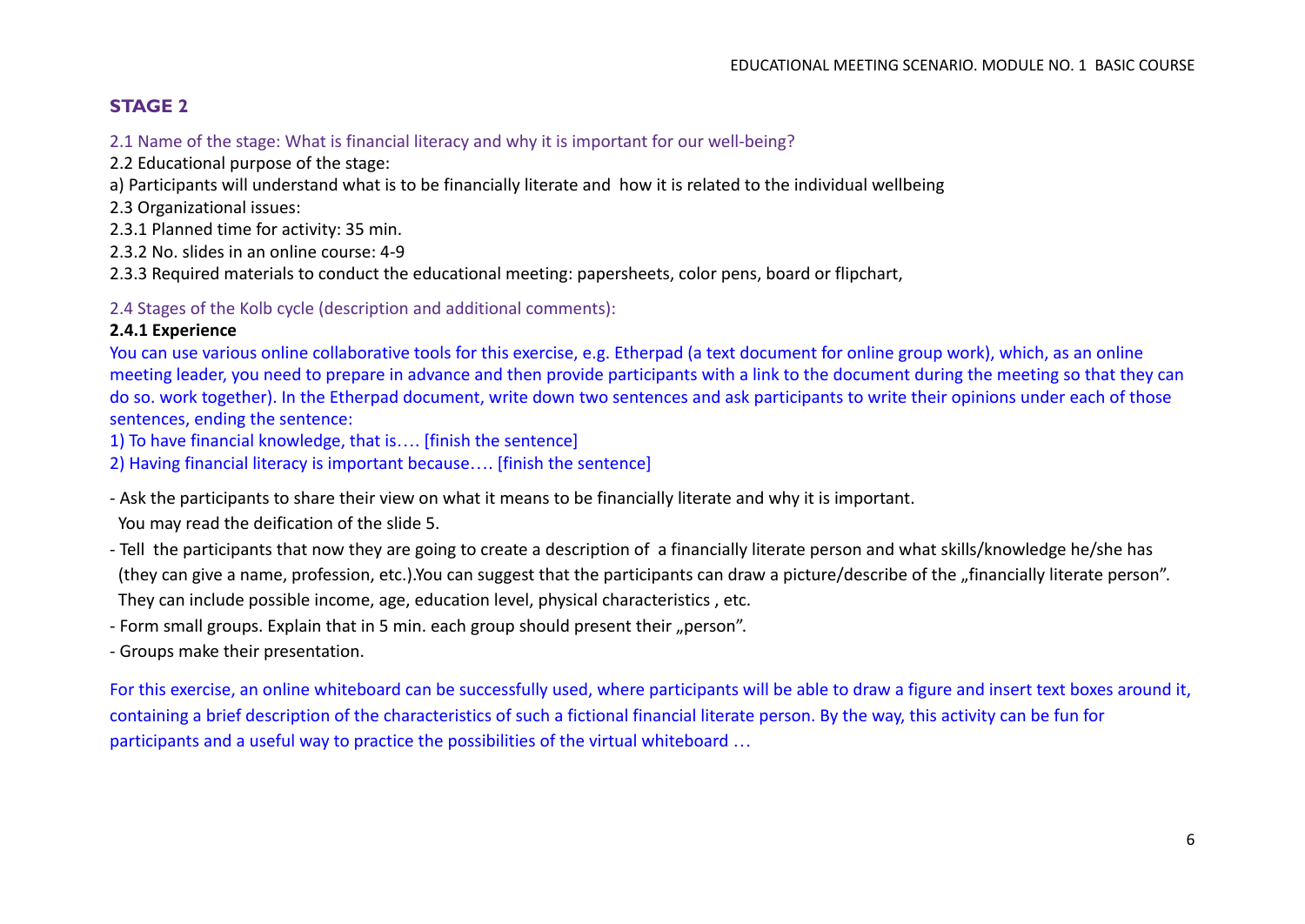### **2.4.2 Reflection**

Discuss with the group what are the main characteristics of the imaginary persons, including possible income, age, education level, etc. Write the characteristics on the board, pin the pictures (if there are such)

Ask for explanation of the choices made.

Ask participants to speak and discuss their work - they can take turns reading the descriptions around the character they created. Each time ask why they attributed such and not other characteristics to a fictional person with financial knowledge.

### **2.4.3 Knowledge/ theory**

Now each participant goes independently through the successive screens of the course. Before the participants start the e-learning course on the platform, explain that they should be logged in to the Zoom meeting at the same time, in case of problems they can ask the teacher a question. You can also invite participants to collaborate and ask if they are willing to share their screen and read the course content on the screen for other people.

Tell participants that now they are going to learn more about the financial literacy, the benefits of being financially literate and the negative implications of not being so.

Before you invite participants to computers, make sure that each participant reads the course at their own pace.

Emphasize that they may familiarize themselves with the topics familiar to them. Encourage careful reading of new information. Invite them to start reading the online course (slides 4-9).

During an online meeting, you can ask volunteers to share their screen and read the course content aloud to all participants. It can be done by 2-3 people, several slides each. Each participant performs the exercises on the course screens on his own.

### **2.4.4 Application/ deployment**

Ask the participants to think and self-evaluate the level of their financial literacy. Ask them to write it down or remember it so after the finishing of the course they can estimate whether it has changed positively.

### **STAGE 3**

3.1 Name of the stage: The financial planning as an instrument to achieve our personal financial goals. 3.2 Educational purpose of the stage: during the course, participants will understand more about:

a) Financial Planning

- b) The stages of development of financial plan
- c) Personal financial goals and prioritization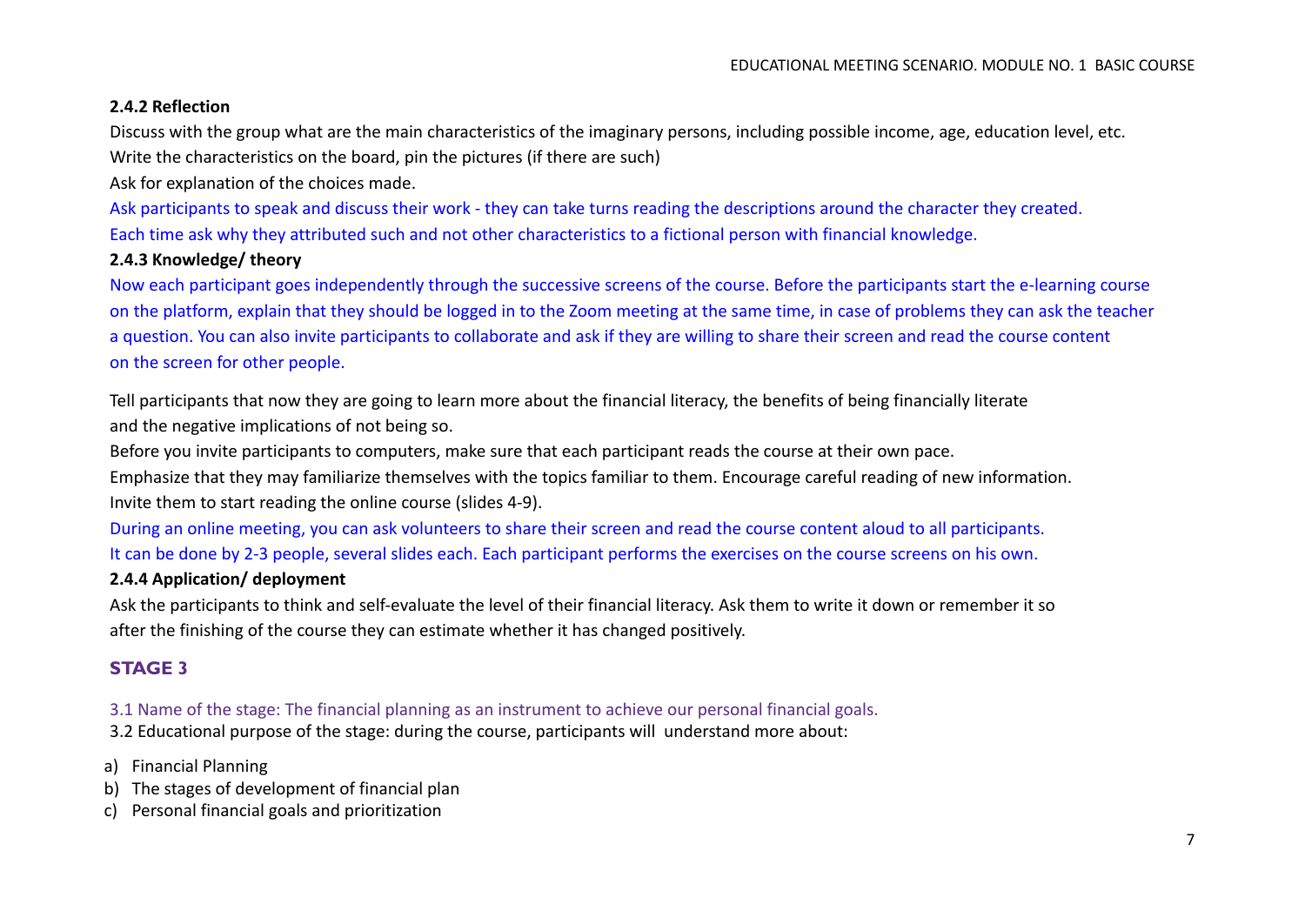- d) Evaluation of the current state of our finances
- e) The scope of financial plan: finding the best strategy and financial instruments to achieve your goals by saving and investing and to protect what you have and your goals by using the insurance

### 3.3 Organizational issues:

- 3.3.1 Planned time for activity: 65-70 min.
- 3.3.2 No. slides in an online course: 10-31

3.3.3 Required materials to conduct the educational meeting: A4 white sheets or small sheets of paper, pens, flipchart or board.

3.4 Stages of the Kolb cycle (description and additional comments):

### **3.4.1 Experience**

#### Participants can speak in front of the camera or in a chat.

Ask participants to think about how they imagine their life in one year, in 5 years and more.

Ask them what they want (to achieve), whether they have goals, what are their needs.

Ask them to write down on a sheet of paper one or more of their goals or draw pictures of them.

Participants can speak in front of the camera or in a chat. An online board is also great, where participants can visualize their goals, draw and write, and then talk about it (Use a virtual board tool like Whiteboard, Jamboard etc.).

Collect the sheet of papers and pin them on flipchart or board.

#### Here the activity of the participants on the online board (Whiteboard).

Discuss with the group whether for realization of their goals/fulfillment of their needs are needed money or not.

You can give examples of goals for which are not needed – like losing weight or being on good terms with your neighbors.

Ask for other examples of participants, encourage those willing to speak in front of the camera.

Discuss with the participants what normally they do to achieve their goals.

#### **3.4.2 Reflection**

Explain that goals for realization of which you need money are financial goals.

For achieving them you need a financial plan. This is the topic of the current meeting.

### **3.4.3 Knowledge/ theory**

Tell participants to move on to the next part of the course – to learn more about financial planning. Explain that the financial plan is like a roadmap that shows how to achieve your personal goals.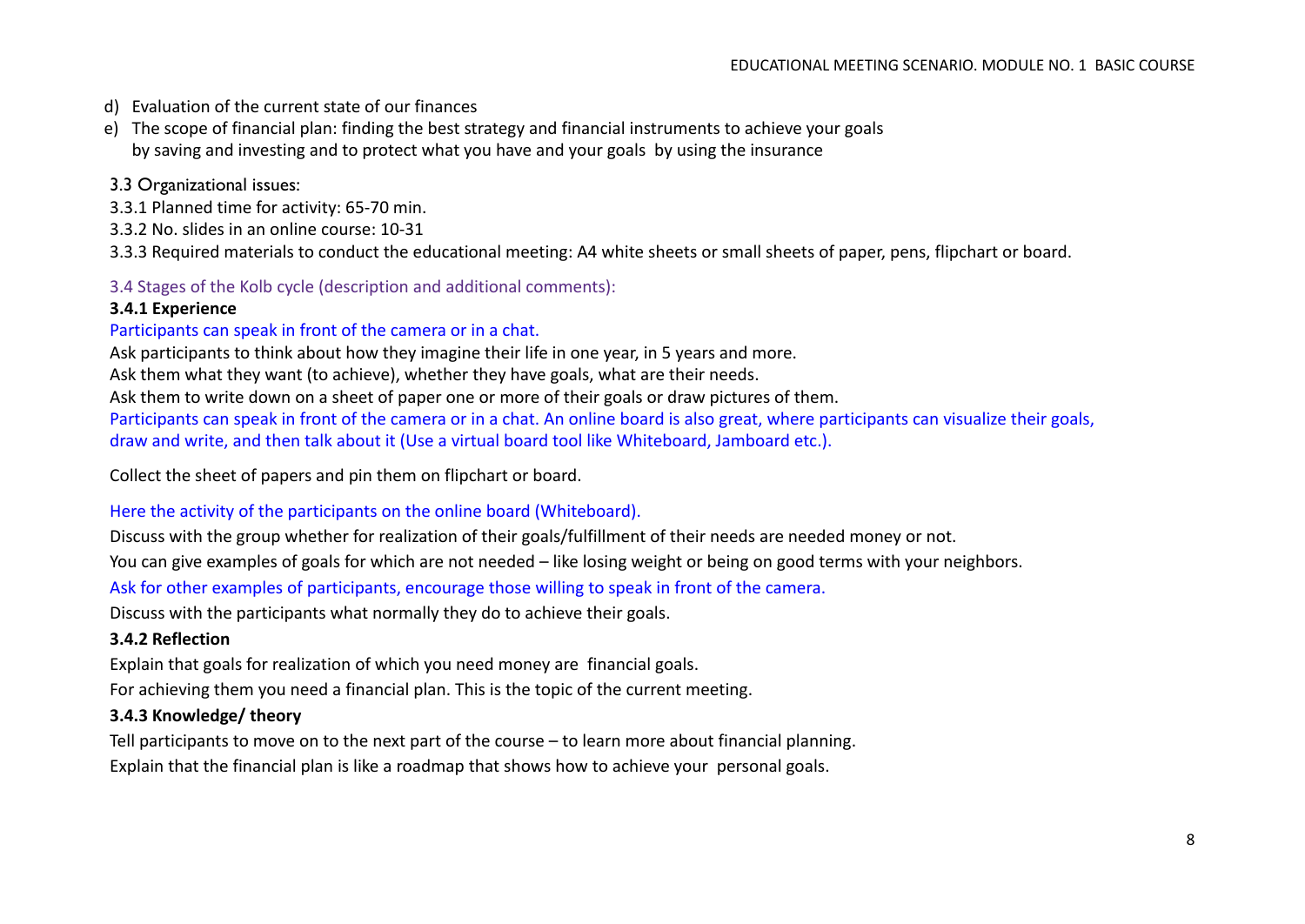Explain that financial planning is a process that begins with determination the specific needs and goals of a person or household, goes through a thorough analysis of current financial situation and ends with the elaboration and follow-up of a specific strategy for the achievement of the goals.

Explain that financial planning is a complex process that concerns all related to money aspects of life.

Still, it is based on several basic principles that can be applied for achieving your personal goals, even if they are small or short-term.

Invite them to start reading the online course – slides 11-16.

Tell them that after the part for financial goals they will make an exercise 1 on page 17.

You can read the content of the online course on the screens together - you, as the instructor and alternately willing participants who want to share your screen.

### **3.4.4 Application/deployment**

After reading a fragment of the online course, ask the participants to do exercise 1,slides 17-18.

Describe the exercise. Encourage them to discuss.

Suggest participants to make their own list of financial goals at home.

### **3.4.5. Knowledge/ theory**

Tell the participants that the second step of the process of financial planning is evaluation of the current state of your finances.

This process gives a realistic picture of your finances and provides the answer whether your goals are achievable, i.e.

whether you can afford to allocate money for them.

It is done by analysis of your assets/liabilities and net value; and your budget.

Invite them to learn more about the process by reading the next part of the course: slides 19-21.

### **3.4.6. Application/deployment**

Invite the participants to show what they learned by making exercise 2 "Personal Balance Sheet", slide 21.

Ask the participants to calculate the net value, using the given data.

Ask those willing to comment on the camera to comment on the exercise.

### **3.4.7. Knowledge/ theory**

### You initiate and moderate an online discussion here.

Tell the participants that the next step is to learn more about the components of a financial plan. Explain that he financial plan outlines the most suitable for you strategy and most appropriate for you financial instruments to achieve your goals.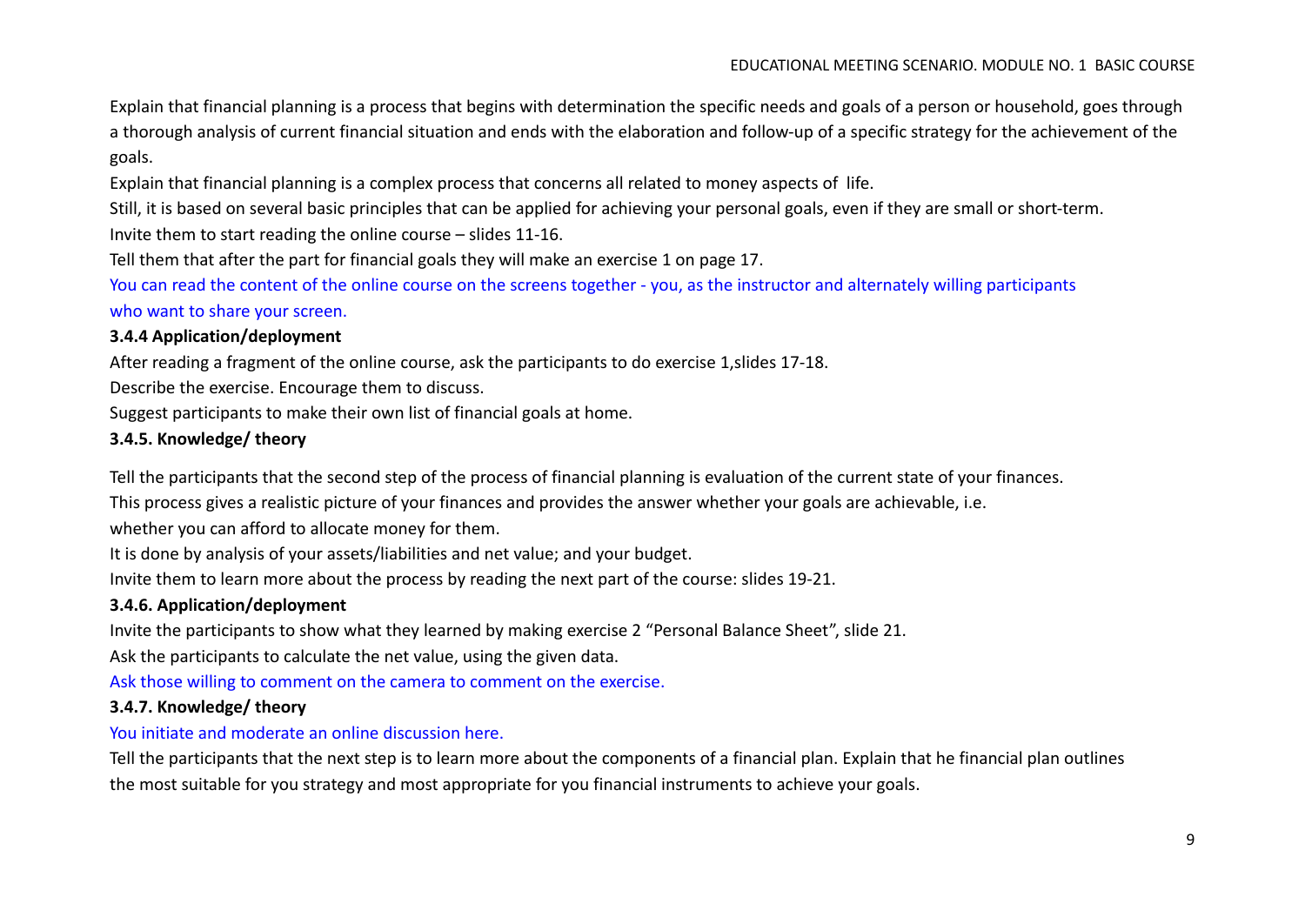Since the individual goals and circumstances vary substantially from person to person, there is no single best approach.

Generally, the financial plans include:

(1) Detailed plan on how to finance your goals and what financial instruments to use for this purpose. Most often it is done by using credit and saving and investing.

(2) Detailed plan on how to protect what you have and your goals. Most often it is done by using insurance products.

Having an emergency fund is also part of the protection strategy for our finances.

Invite participants to start reading the online course – slides 23-29.

You can read the content of the online course on the screens together - you, as the instructor and alternately willing participants who want to share their screen.

### **3.4.8. Application/ deployment**

### You initiate and moderate an online discussion here.

Discuss with the participants what they learnt, whether they have their own financial plans.

Ask the the participants to read the summary of the stage – slides 30-31

Ask them to try to make at home their own financial plan following the steps they learnt.

### **STAGE 4**

### 4.1 Name of the stage: Personal budget: the foundation of your financial plan.

4.2 Educational purpose of the stage: during the course participants will understand more about: personal budget.

The 4 steps of the process of making a budget plan:

- Tracking of the current income and spending for a certain period of time, usually a month;
- Analyses of the pattern of income and spending; on whether the budget reflects our financial goals and optimization is needed;
- Making a budget plan;
- Following and monitoring the plan, optimization of the plan if needed.

What are budget deficit, budget surplus and balanced budget and what strategies should be used in each case.

4.3 Organizational issues

4.3.1 Planned time for activity: 60-65 min.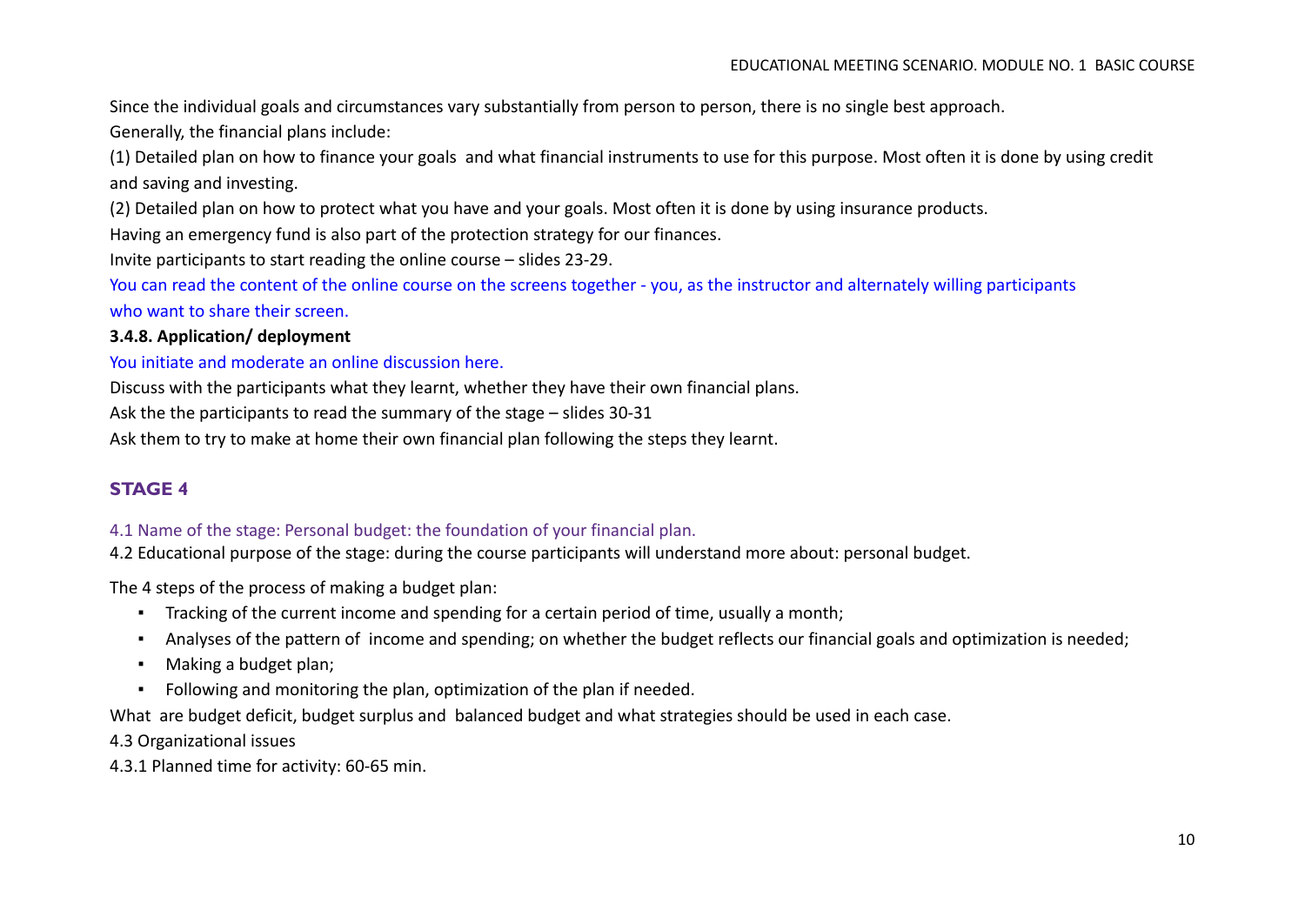4.3.2 No. slides in an online course: 32 - 47.

4.3.3 Required materials to conduct the educational meeting: sheets of paper, pens, budget forms.

### 4.4 Stages of the Kolb cycle (description and additional comments):

#### **4.4.1 Experience**

Ask the participants to write down on a piece of paper, without showing it to anyone, whether they personally have a budget, if yes whether it is in a written form. Collect the papers and summarize the answers. It is like a mini survey. Comment on results. Underline that the answers are anonymous.

You can use a quick online survey to collect participants' conclusions by asking short questions:

Are you creating your own budget? How do you create your budget?

#### **4.4.2 Reflection**

The results of the survey are immediately presented on the screen and you can immediately summarize them and ask for comments on the results from people who filled in the survey.

Encourage the participants to comment on results as well as share their thoughts.

Explain that most of the people recognize the importance of having a budget. Still, substantial part of people don't budget or don't do it in a written form. There are observations that elderly people tend to be stricter with their finances and budget compared to younger generations. Ask the participants whether they think it true and why.

Say, it doesn't matter how you make your budget from a technical point of view – on paper, in electronic form on your computer or by using apps. You decide what works for you

Tell them that during this stage they will learn more about budgeting. Say that probably they are familiar with most of the information and they may apply it themselves.

### **4.4.3 Knowledge/ theory**

Ask the participants to familiarize themselves with the next part of the online course from slide 33 to 36.

### **4.4.4. Application/ deployment**

Comment with participants whether they normally register all of their expenses or not. Ask the participants to comment whether they have financial difficulties at the end of the month or they plan so they don't end up with money deficit. Tell them that now they will learn more about different budget situations we can be in and more importantly what we can do about it.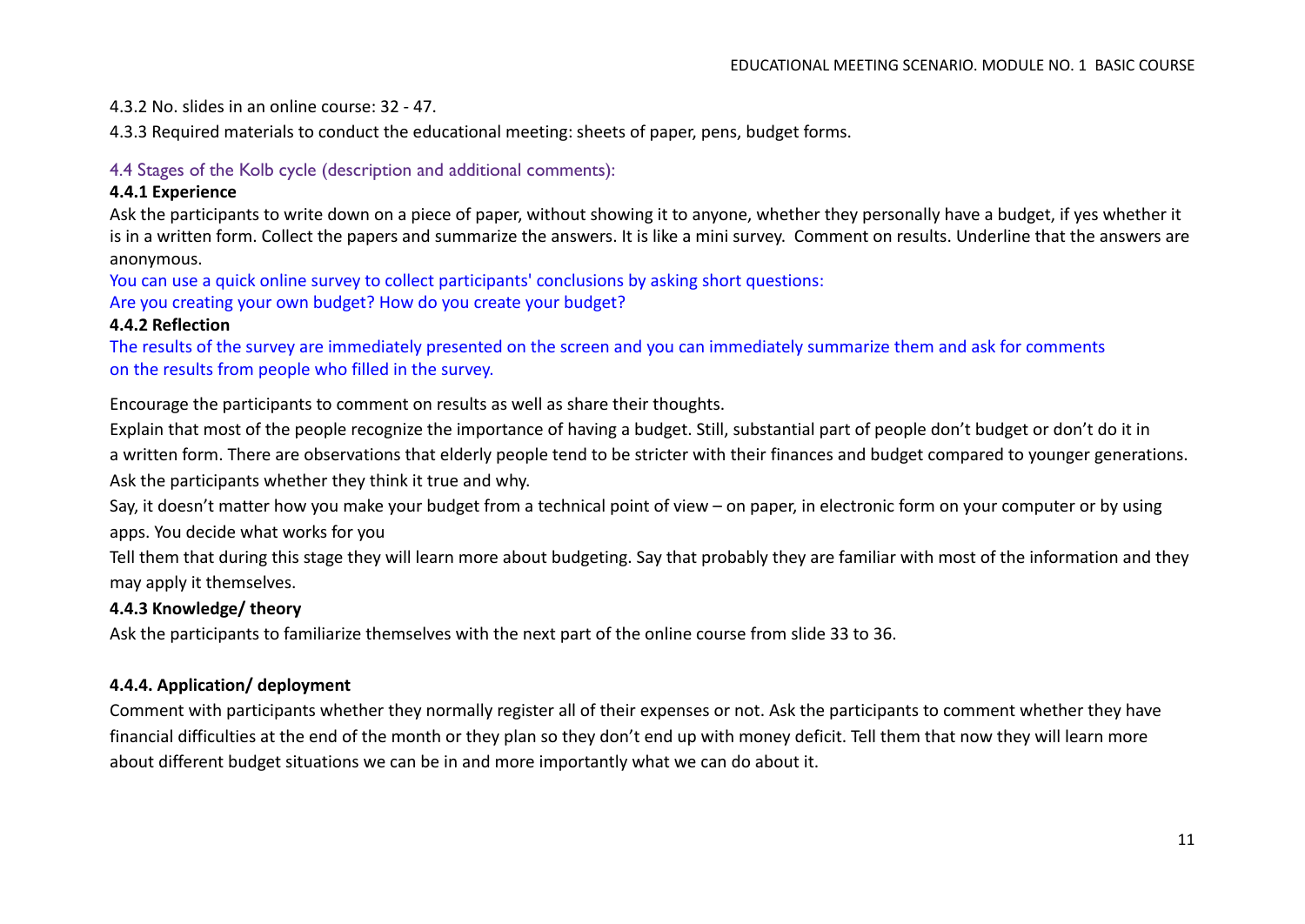Participants go through the next part of the online course. Ask for their suggestions on strategies/ actions in case of: (1) a budget deficit, (2) a budget surplus and (3) a balanced budget.

You can encourage participants to respond by sharing a link to the ETHERPAD document in chat, in which you will write down three issues beforehand: (1) budget deficit, (2) budget surplus and (3) balanced budget - participants can write down their opinions, proposals. Tell participants that the next steps in the budgeting process are to draw up a budget plan and monitor it, and optimize the plan as needed. Invite participants to learn the next part of the online course.

### **4.4.5. Knowledge/theory**

Ask the participants to familiarize themselves with the next part of the online course from slide 37 to 40.

Ask them to comment what other suggestions for strategies in case of budget deficit, budget surplus and balanced budget they would recommend it.

Tell the participants that the next steps of budgeting process are making a budget plan and following and monitoring the plan, optimization of the plan if needed.

You can encourage participants to respond by sharing a link to the Etherpad document in chat. In Etherpad, where you write down three items in advance: (1) budget deficit, (2) budget surplus and (3) balanced budget - participants can write down their opinions, proposals. Invite the participants to familiarize themselves with the next part of the online course from slide 41 to 44.

### **4.4.6. Application/ deployment**

Discuss with the participants whether they apply the rules they got familiar with in their life. If not – what are the reasons? Encourage them to start to budget. If they do it, suggest that they may teach the younger family members to do so. Ask them to read the summary – slides 45-46 Explain that in order to check what they learnt during this stage the participants will make exercise 3 "Personal Budget", slide 47. Hand out budget forms. After the completion of the exercise comment encourages the participant

to comment on results and give their advice.

The same actions will be successfully performed by participants during the online meeting.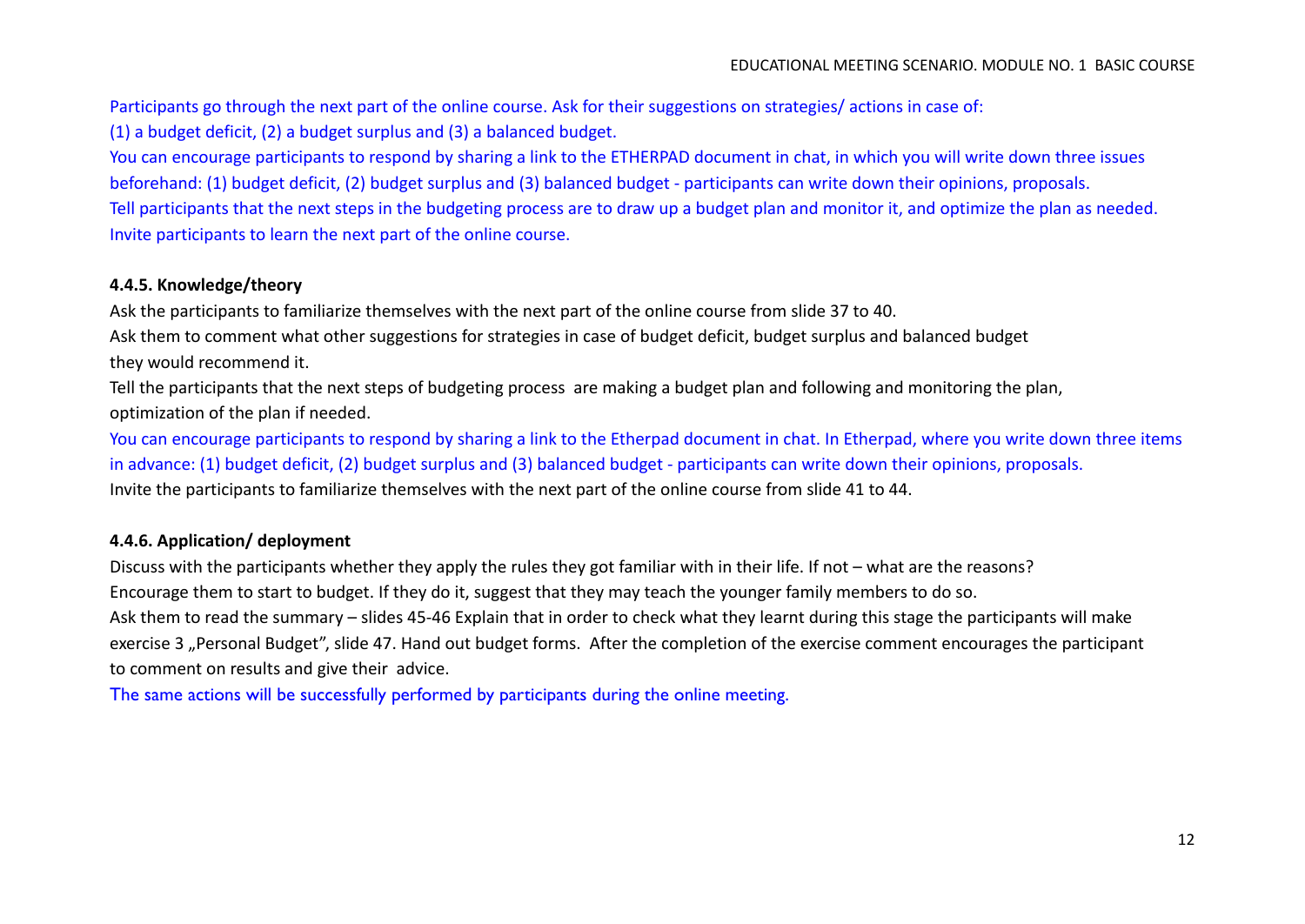### **STAGE 5**

#### 5.1 Name of the stage: Personal budget: Strategies.

5.2 Educational purpose of the stage: during the meeting, the participants will learn:

a) different budgeting strategies,

b) that "Paying yourself first" is a personal finance strategy,

c) that Zero-based budgeting is a method that has you allocate all of your money to expenses, savings and debt payments,

d) that the budget method 50-30-20 means that you distribute your money (income) in three categories at a ratio of 50% -30% -20%.

5.3 Organizational issues

5.3.1 Planned time for activity: 40 min.

5.3.2 No. slides in an online course: 47-54.

5.3.3 Required materials to conduct the educational meeting: online course.

### 5.4 Stages of the Kolb cycle (description and additional comments):

### **5.4.1 Experience**

Tell the participants that there are various budgeting strategies. It depends on the personal preferences which one to use.

We can adjust the way we manage our budget to our character, preferences and lifestyle.

Make a short quiz – who is in charge in their family for the budget – husband, wife or both.

You can apply for a quiz or a short online survey. Use e.g. the MENTIMETER application.

### **5.4.2 Reflection**

Ask the participants how they normally save – after or before they pay their bills, for example. Ask whether they have special/personal budget strategies and what they are.

Here, too, you can do a short online survey or chat with participants by asking them the above questions.

Discuss with the group.

### **5.4.3 Knowledge/ theory**

Ask the participants whether they are familiar with the rule "Pay yourself first" and what it means. Briefly discuss. Ask them to read slide 49.

### **5.4.4 Application/ deployment**

Ask the participants to check what they learnt by making the exercise on slide 50.

Proceed to slide 51 and discuss again. Say that this rule works best if the savings are automatically directed to your saving/investment account. This way you can't reach the money easily and as a result won't spend it.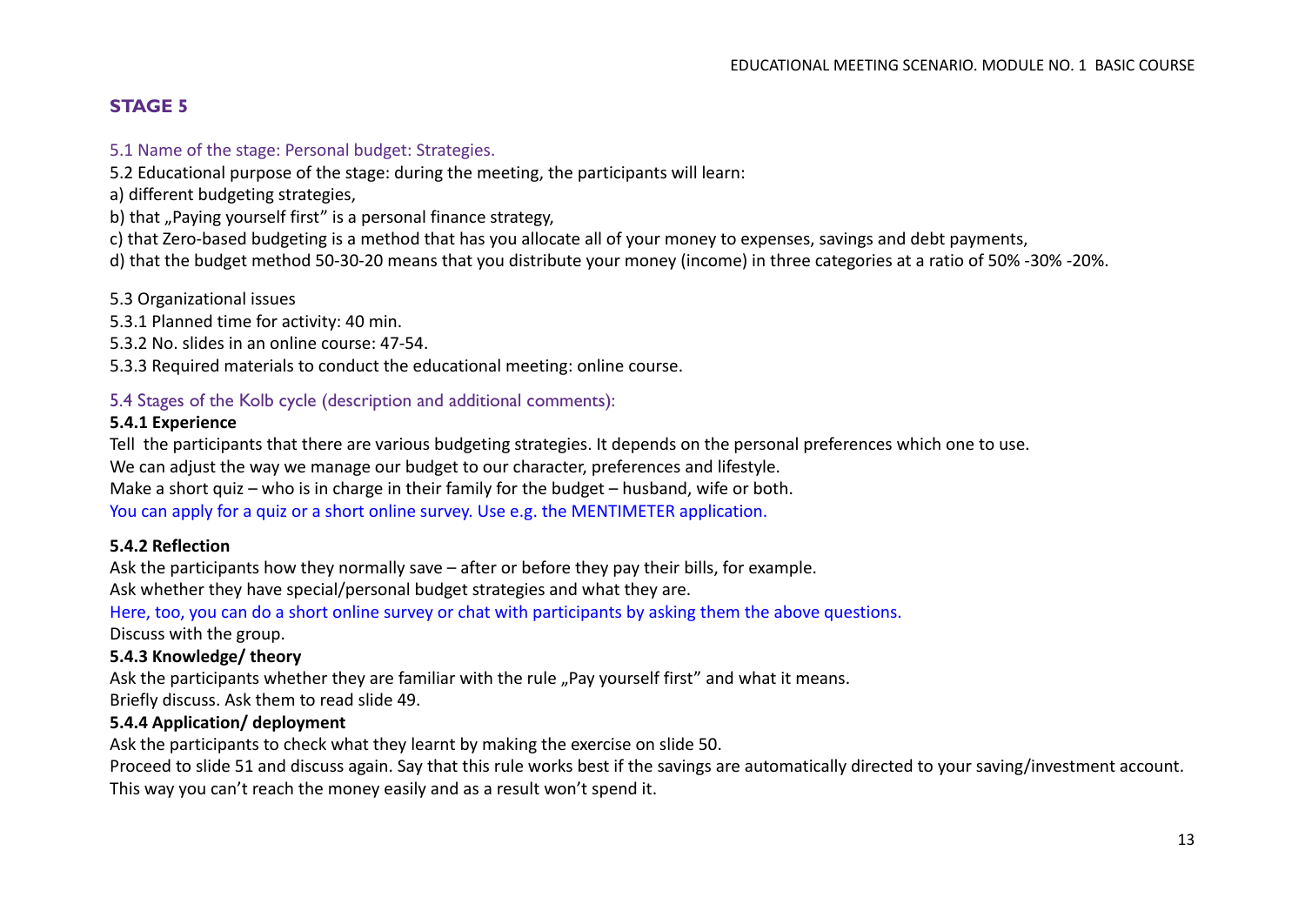### **5.4.5 Knowledge/ theory**

Ask the participants to familiarize themselves with the next slades 52-53.

You can read the content of the online course on the screens together - you, as the instructor and alternately willing participants who want to share their screen.

### **5.4.6. Application/ deployment**

Dicuss with the participants the presented budget strategies. Say that the Budget "50-30-20" resembles the old budgeting method with envelopes (the money are distributed in different labeled envelopes).

Ask the participants to read the summary – slide 54.

### **STAGE 6**

#### 6.1 Name of the stage: Summary and conclusion.

6.2 Educational purpose of the stage:

a) to stimulate the participant to apply in their life what they learnt

b) to check what they learnt during the module

6.3 Organizational issues:

6.3.1 Planned time for activity: 10-15 min.

6.3.2 No. slides in an online course – 55-57.

6.3.3 Required materials to conduct the educational meeting: online course, assessment tool.

6.4 Activity (description and additional comments):

6.4.1 Encourage participants to create their own financial plan and budget at home, using what they learned during the course.

6.4.2 Run the last part of the online course - summary and short test of knowledge (assessment tool).

6.4.3 Thank participants for active participation in the meeting and the feedback.

In the online meeting, you can do a short online survey (e.g. with the MENTIMETER app) which will display all answers immediately. Note: Remember to set up the poll to give the participant the possibility of multiple responses.

### 7. Methodical materials:

7.1 List of materials needed to conduct an educational meeting: flipchart or board, markers, optional - a multimedia projector for displaying films instead of individual viewing by participants on a computer, tables for working in groups (preferably groups of 4 persons), writing implements (e.g. pens, fineliners, pencils), markers, A4 white sheets, internet course.

Online Tools: remote education platform Big Blue Button (online training room on the platform https://finlit.eu/), Jitsi, Microsoft Teams, Jitsi Meet; tools and functionalities to activate online training participants (ETHERPAD, MENTIMETER, WHITEBOARD, chat, surveys).